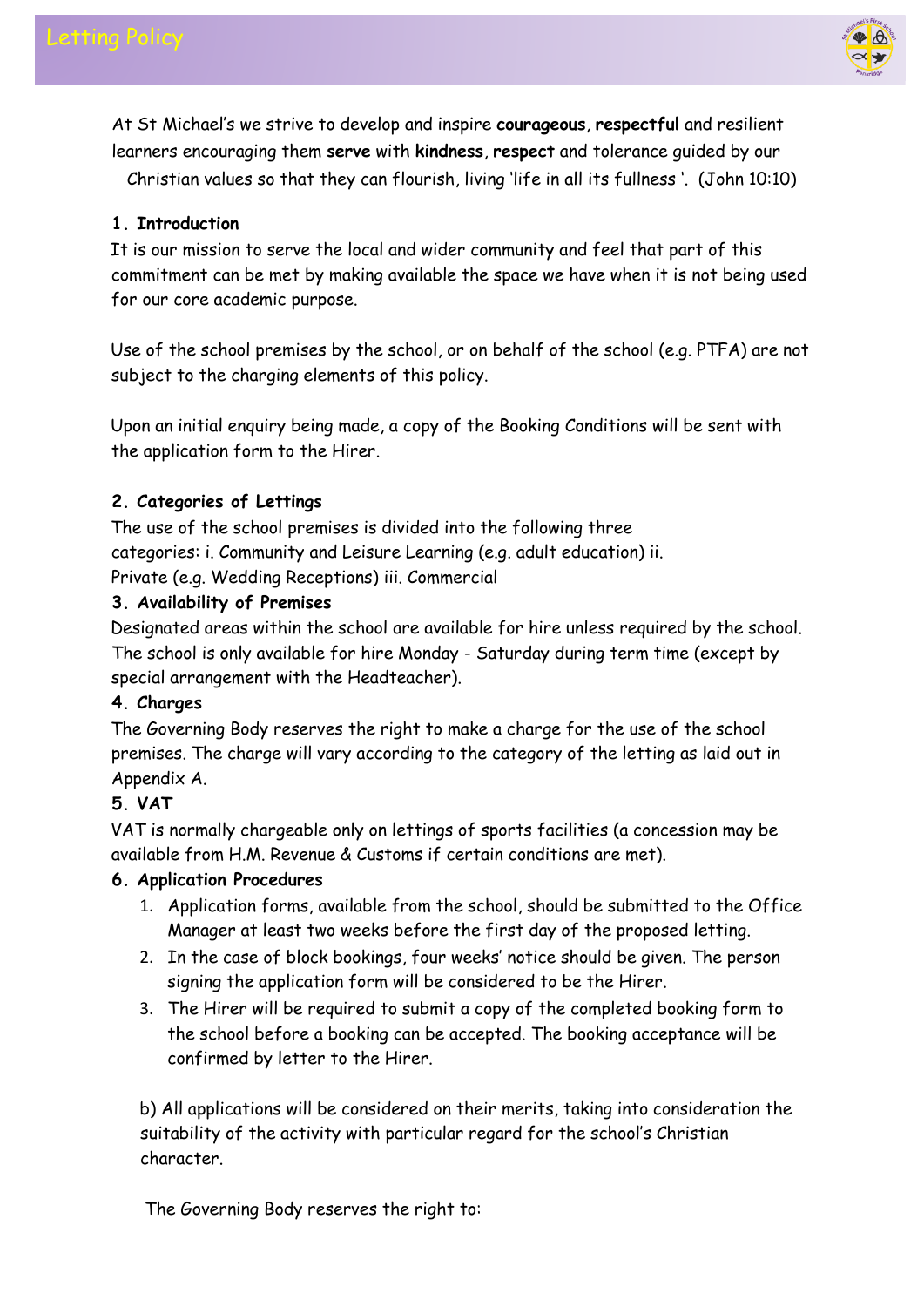



- refuse applications without giving a reason
- have a representative present at any function
- terminate any activity not properly conducted

c) Letting fees are reviewed annually by the Governing Body. When the letting has been confirmed, payment must be made to the school, prior to the use of the premises. In the case of a regular booking, payment will be required at the end of each term.

### **CONDITIONS OF USE**

### **Security of the Premises**

Entrance to the school will be via the Main Entrance, which will be opened by the school at an agreed time. For security reasons, the school keys will not be available to the Hirer unless previously agreed by the Headteacher. It will be the responsibility of the Hirer to ensure that the school premises are secure during the time they are in use, i.e. ensure that the Main Entrance is closed when all members of the group are inside.

### **Use of Facilities**

1) The Hirer will be responsible for the proper use of the school facilities (specialist equipment is not generally available e.g. projectors, TV and video equipment, cookers etc., unless special arrangements have been made) and must take all reasonable precautions to ensure that there is no damage to the fabric of the buildings; furniture and fittings, or school equipment. The Hirer will be responsible for making good any damage to the premises and property. Any precautions required to ensure the users' safety when using equipment are the responsibility of the Hirer. This includes, for example, the provision of information and training in the use of the equipment. In all cases, the Hirer must ensure that risks associated with the activity are properly controlled throughout the hire period and that the premises are returned to the control of the school in a clean and satisfactory condition.

2) All mains powered electrical equipment brought onto the premises must be safe and evidence may be required that it has a valid test and inspection certificate (the certificate should be less than one year old for earthed equipment, or less than 4 years old for double insulated equipment). Lower voltage equipment must also be safe and in good condition.

3) The Hirer must be advised that they cannot rely on the school's risk assessments for any activities carried out during the letting and must complete their own risk assessments, a copy of which must be held by the school.

4) Users should acquaint themselves with the Fire and Safety regulations and procedures relating to the area of the premises in use. These will be clearly displayed in each of the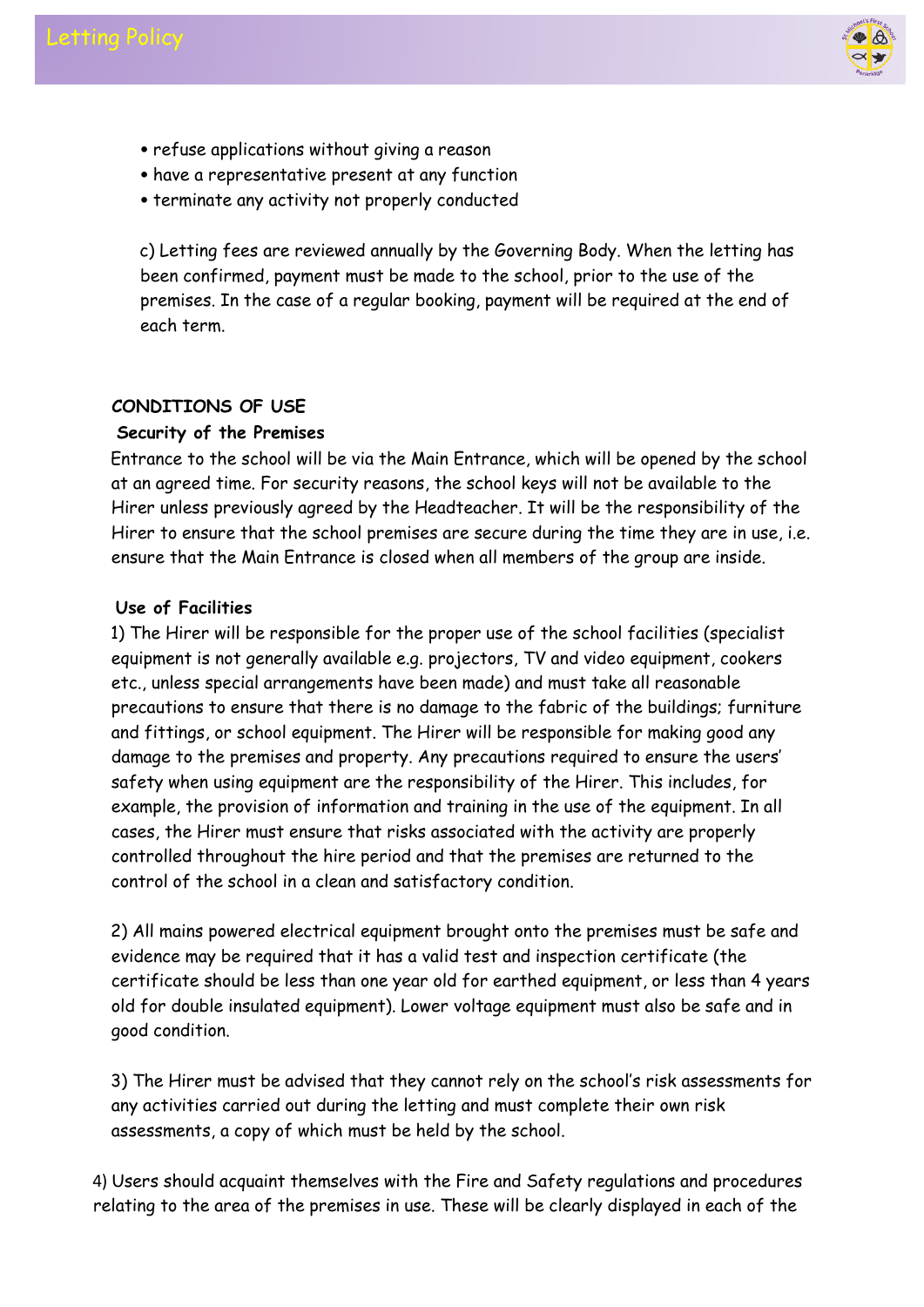

designated areas. It is the responsibility of the Hirer to provide first aid equipment and trained personnel. They must also carry out their own fire drills and organise their own fire procedure.

- 5) Fire exits must not be blocked or locked, nor should furniture, equipment, or other obstructions be placed in corridors during the hiring.
- 6) The hirer will provide a copy of the school's health and safety policy and the hirer should have regard for this whilst using the premises.
- 7) The must not make any changes to the fabric of the building including pinning or drilling items into walls. Only agreed notice boards should be used for display, this is particularly important given the presence of asbestos on the premises.
- 8) The Hirer must use only that area of the building hired and must observe any instructions given by the school concerning the area available. Any furniture or equipment moved by the Hirer should be returned to its original position at the end of each session.
- 9) A toilet is available in the Main corridor
- 10) The Hirer is responsible for ensuring that good order is kept on the premises and within the immediate environs of the school, and that the premises are left in a clean and tidy condition.
- 11) The Hirer will be responsible for ensuring that the group has adequate insurance appropriate to the activities organised.
- 12) The school reserves the right to levy an additional charge to cover:
	- any additional cleaning that may be required after an event
	- the cost of repair of damage to the school fabric or equipment
	- the cost of replacement of any items of school equipment if uneconomical to repair
	- 11) For security reasons, the Hirer will not have access to the school telephone. Hirers should use a mobile telephone for use in an emergency.
	- 12) Alcohol cannot be sold on the premises but may be served if part of a prepaid ticket. Alcohol can be sold on the grassed area of the school field. An occasional licence must be obtained where appropriate. The licensee is responsible for conduct of bar sales, etc.
	- 13) Smoking is not permitted anywhere on the school site.
	- 14) Animals, other than Guide Dogs, are not permitted anywhere on the school premises. This is purely on grounds of hygiene.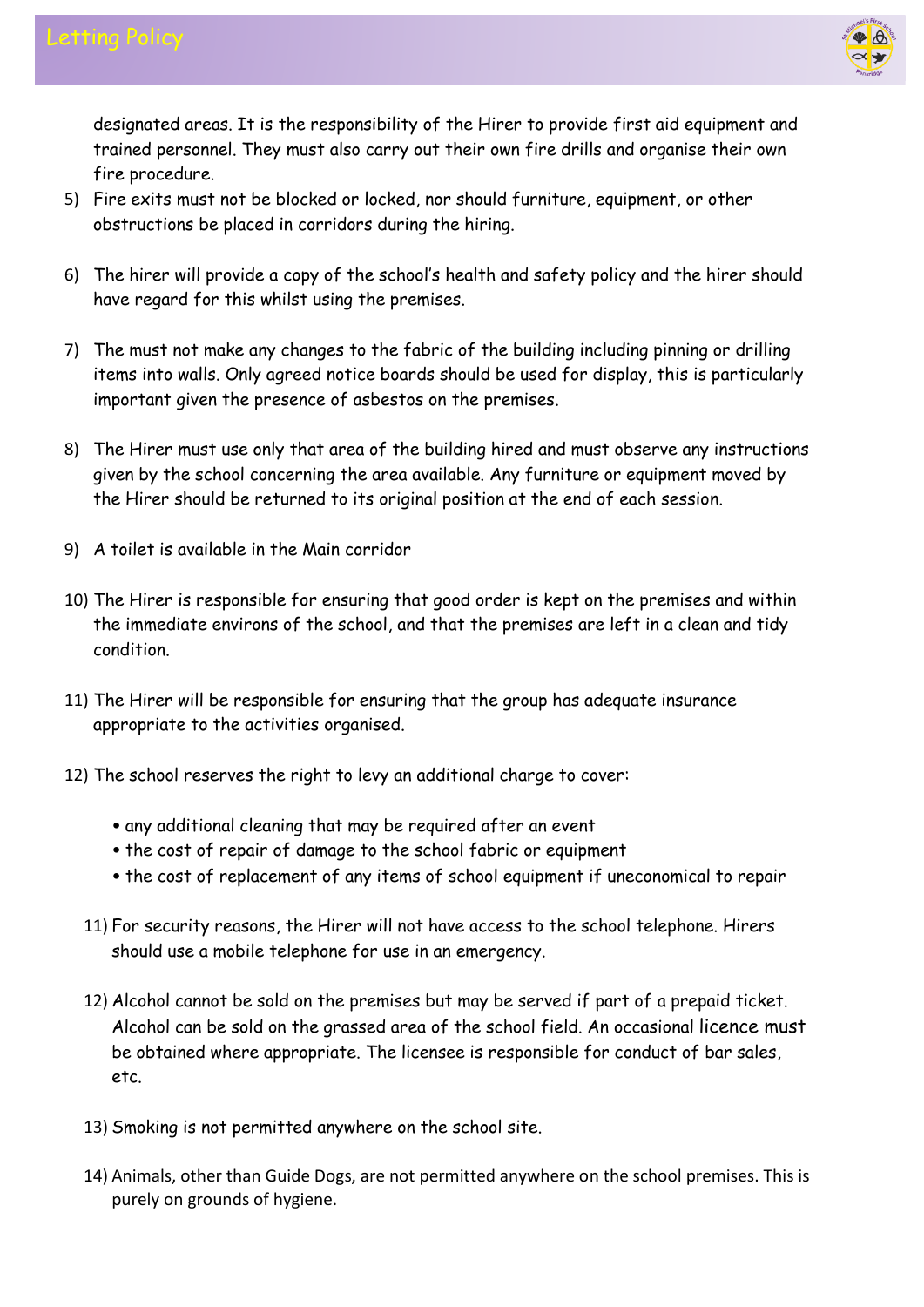

15) No combustible materials are to be used within the school, except with the express approval of the Governing Body.

## **In the event of an incident, fire or near miss**

The school must ensure that County Council Incident Report forms are made available to the Hirer, who in turn, must ensure one is completed correctly and that an investigation is undertaken. A review of the risk assessment for the activity will be required. If the Hirer has produced a risk assessment then the hirer is responsible for undertaking the review and informing the school of any findings that may be relevant. Schools are NOT responsible for undertaking risk assessments for Hirer's activity(ies).

## **In the event of fire**

The Hirer will call the Fire Service (if school staff are not present and supporting the activity) All users will evacuate the building via the nearest fire exit and muster at the designated point.

Users must not re-enter the building until the 'all clear' has been given. The Fire Service will give this.

Fires must be reported using the County Council Incident Report form.

Users should be aware of the position of the fire panel so that emergency services can be informed.

### **9. Licences**

There are a variety of licences that may be required for different types of function. The onus is on the Hirer to ensure which are necessary, and must produce documentary evidence before the letting takes place. The Hirer will indemnify the school and LA against any action brought about by failure to obtain the necessary licence(s). The following categories of letting may require a licence:

- Theatre licence
- Copyright/Royalty licence
- Cinematography licence
- Alcohol
- Music, Singing and Dancing

### **10. Insurance**

The Hirer will be entirely responsible for the proper use of facilities and must take all reasonable precautions to ensure that there is no damage to the fabric of the building, furniture and fittings or any school equipment.

i) The Hirer shall indemnify the Local Authority when signing the application form against any claim for bodily injury or loss of damage to property (real or personal) whether belonging to the LA or to any other person if the said loss, damage or injury is either caused by the negligence of the user or by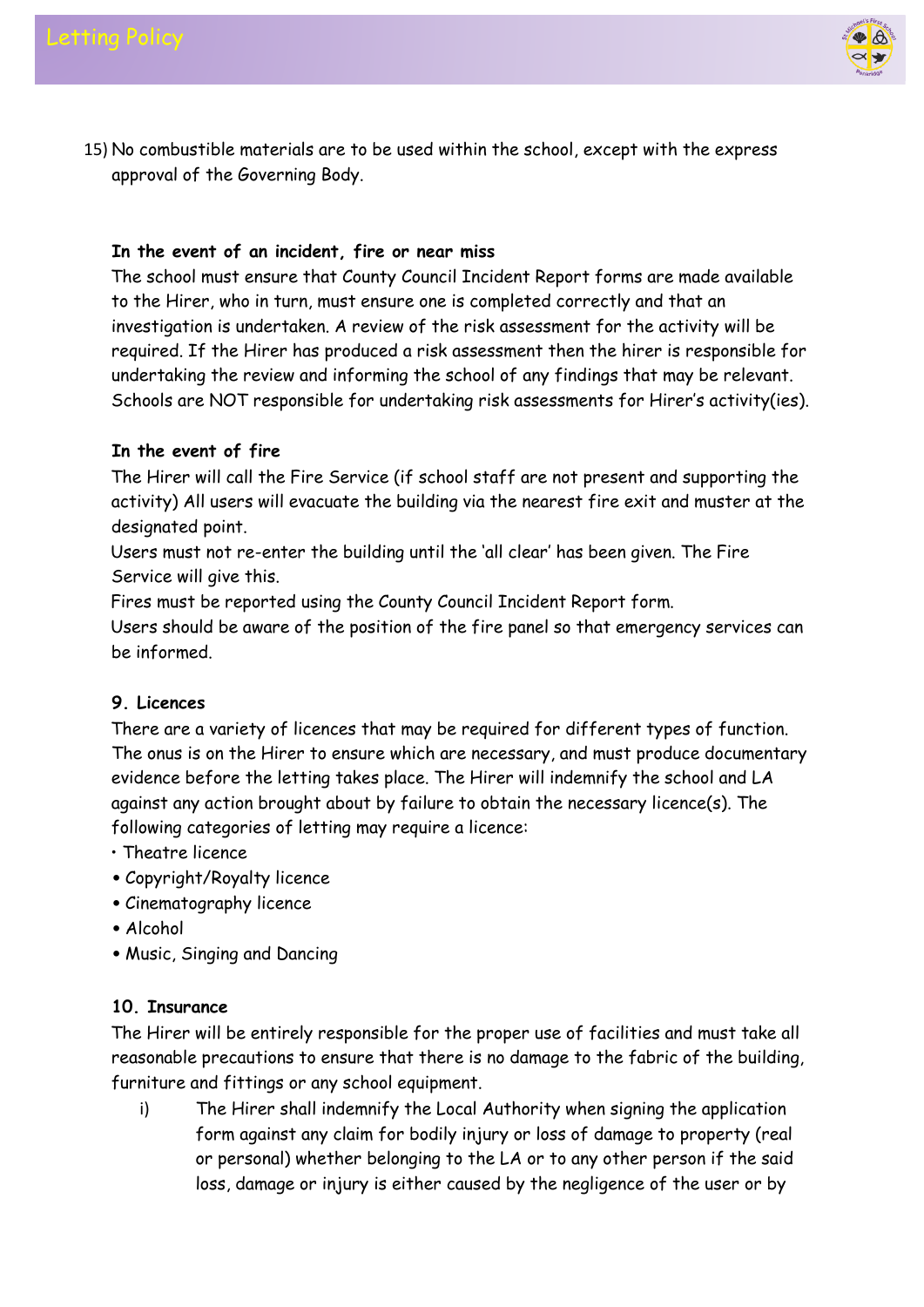

the negligence of any other person using the premises hired with the permission of the Hirer.

ii) The effect of i) is that the Hirer will be liable to indemnify the LA for any damage which is caused when the premises are being used for a function for which they are let. However, it is only operative if the damage etc. is caused by the negligence of the user or any other person using the premises with the Hirer's permission.

## **11. Cancellations**

# a) By the Hirer

Cancellations should be made in writing at least 24 hours before the proposed letting, otherwise the Hirer will still be liable for the standard charges. In the event of a cancellation being made at the appropriate time, the school will credit the Hirer for a free booking the following term, if applicable, or refund the fee if no further bookings are required.

# b) By the School

If the school finds it necessary to cancel a booking, as much notice as possible will be given, generally not less than 24 hours and, where possible, alternative accommodation will be offered. If this is not possible, a refund will be made. The LA and the school will accept no liability in respect of commitments incurred by the Hirer due to such cancellations.

### **12. Review**

This policy will usually be reviewed during the Spring Term every three years, and at any other time as may be necessary.

The policy is reviewed every 3 years.

This policy was adopted by the Governing body on: 18.5.2022

Review date: March 2025

Signed: Chair of Governors)

### **Version control:**

| Review Date | Reviewed by | Changes Made (please specify section/<br>paragraph/line) |
|-------------|-------------|----------------------------------------------------------|
|             |             |                                                          |
|             |             |                                                          |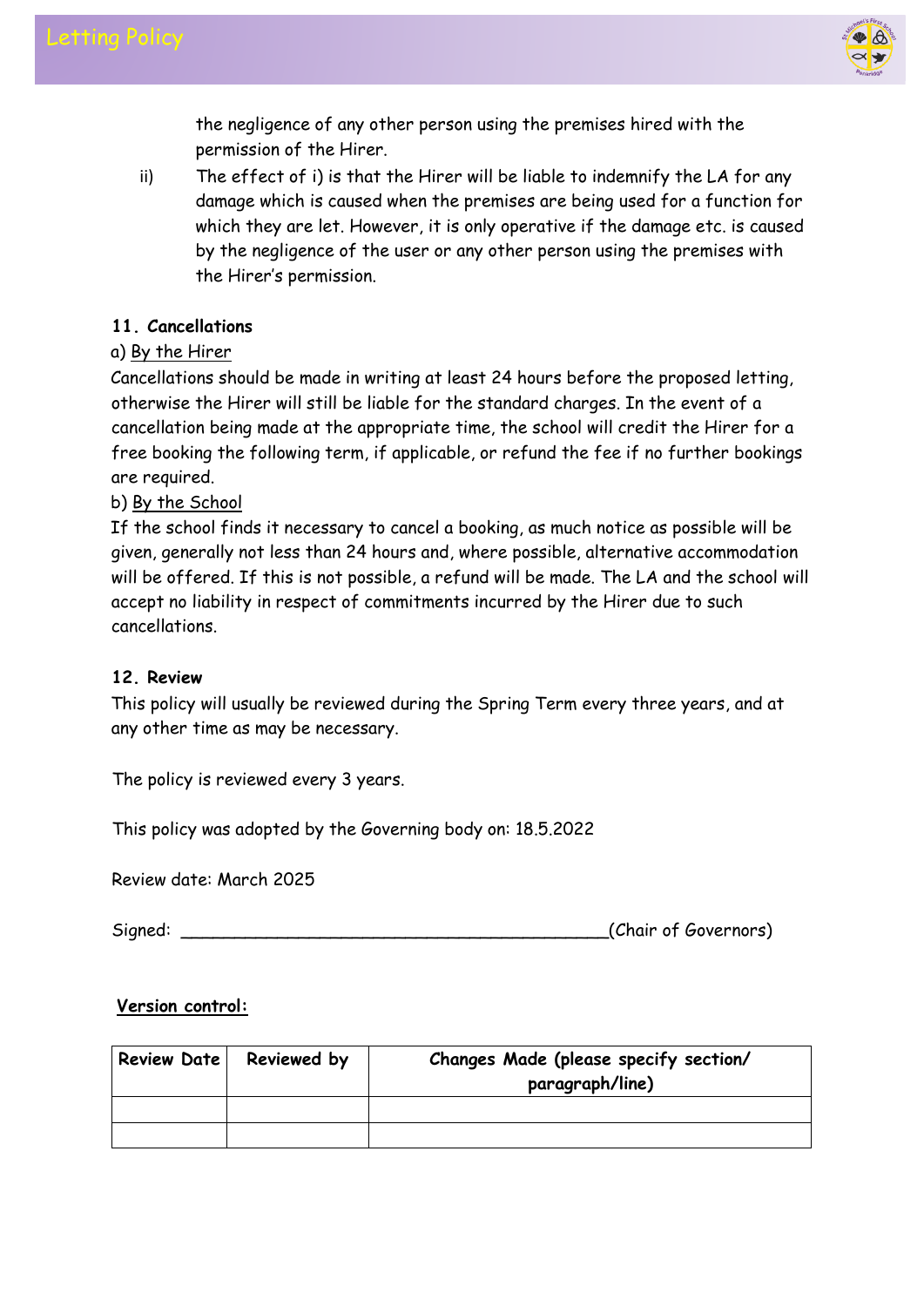



| Wichael's First                 | St Michael's CE(A) First School                      |          |
|---------------------------------|------------------------------------------------------|----------|
| $\breve{\mathcal{S}}$           | NON-PAYMENT AGREEMENT FOR THE USE OF SCHOOL PREMISES |          |
| Penkridge                       | AN AGREEMENT made                                    | (date)   |
| between                         |                                                      |          |
| St Michael's CE(A) First School |                                                      | And      |
|                                 |                                                      | (Name of |

hirer/organisation)

**IN CONSIDERATION** of the school permitting the hirer to use the accommodation listed on the dates and times shown in the schedule below, the hirer shall observe the following conditions:-

the person in charge of your activity being shown the fire escape routes before the start of the letting;

the Conditions of Use prevailing at the time of the letting.

### **THE SCHEDULE**

| Area / additional facilities and equipment | Dates and Times of Hire |
|--------------------------------------------|-------------------------|
|                                            |                         |
|                                            |                         |
|                                            |                         |
|                                            |                         |
|                                            |                         |
|                                            |                         |
|                                            |                         |
|                                            |                         |
|                                            |                         |
|                                            |                         |
| Signed by                                  | Date:                   |

On behalf of the Governing Body

Signed by the hirer Date:

**NOTE:** Please ensure the Conditions of Use and the terms specified above are fully understood. Failure to comply will invalidate the Hire Agreement.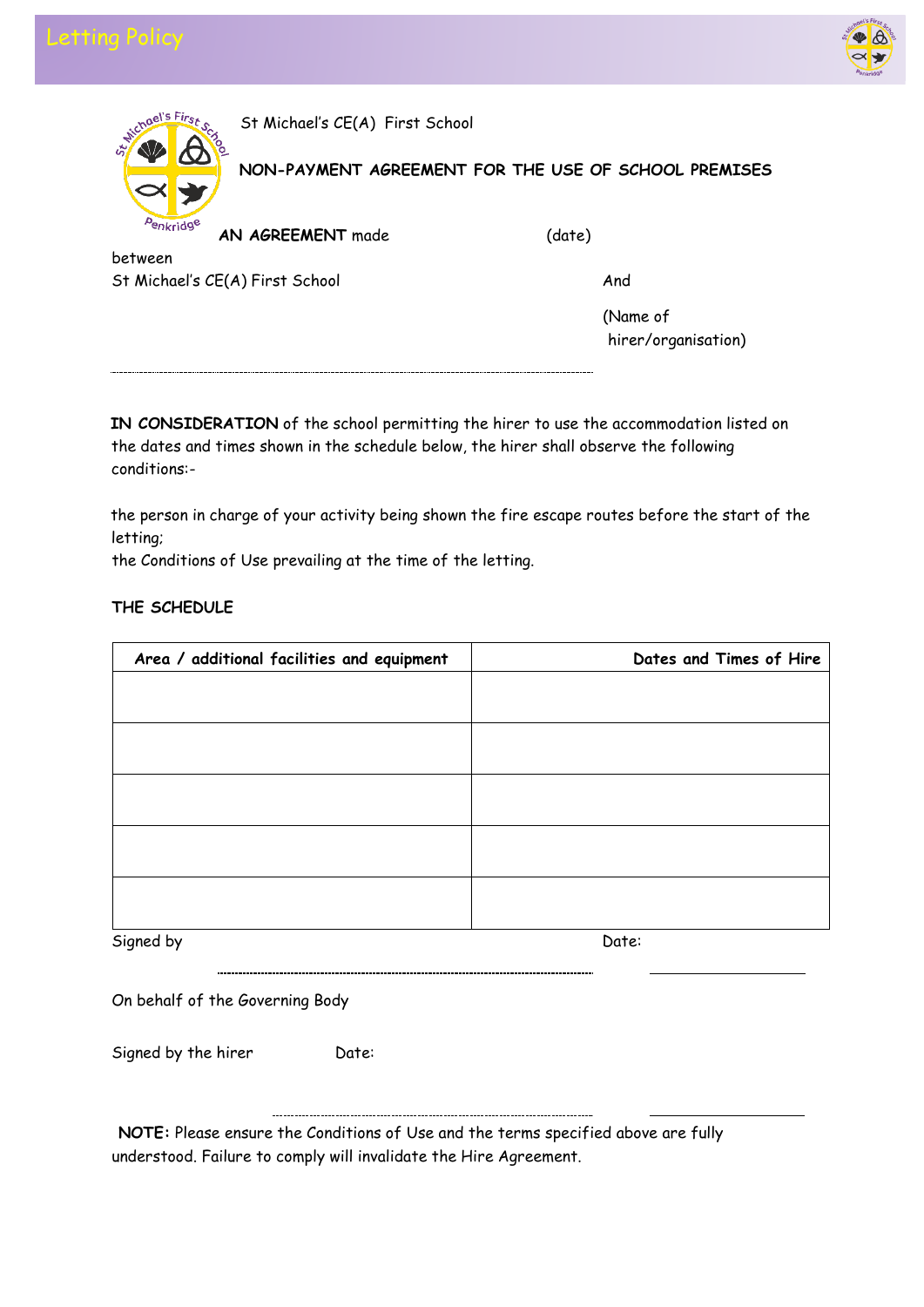





**AN AGREEMENT** made (date)

between

St Michael's CE(A) First School And (Name of hirer/organisation)

**IN CONSIDERATION** of the school permitting the hirer to use the accommodation listed on the dates and times shown in the schedule below, the hirer shall observe the following conditions:-

payment being made in full at least one week/month (delete as applicable) prior to the letting(s) taking place;

the person in charge of your activity being shown the fire escape routes before the start of the letting;

the Conditions of Use prevailing at the time of the letting.

A receipt and authorisation to use the premises will be issued when payment is received. THE SCHEDULE

| Area hired/ additional facilities and<br>equipment | Dates and Times of Hire |
|----------------------------------------------------|-------------------------|
|                                                    |                         |
|                                                    |                         |
|                                                    |                         |
|                                                    |                         |
|                                                    |                         |

Signed by

On behalf of the Governing Body

Signed by the hirer

**NOTE:** Please ensure the Conditions of Use and the terms specified above are fully understood. Failure to comply will invalidate the Hire Agreement.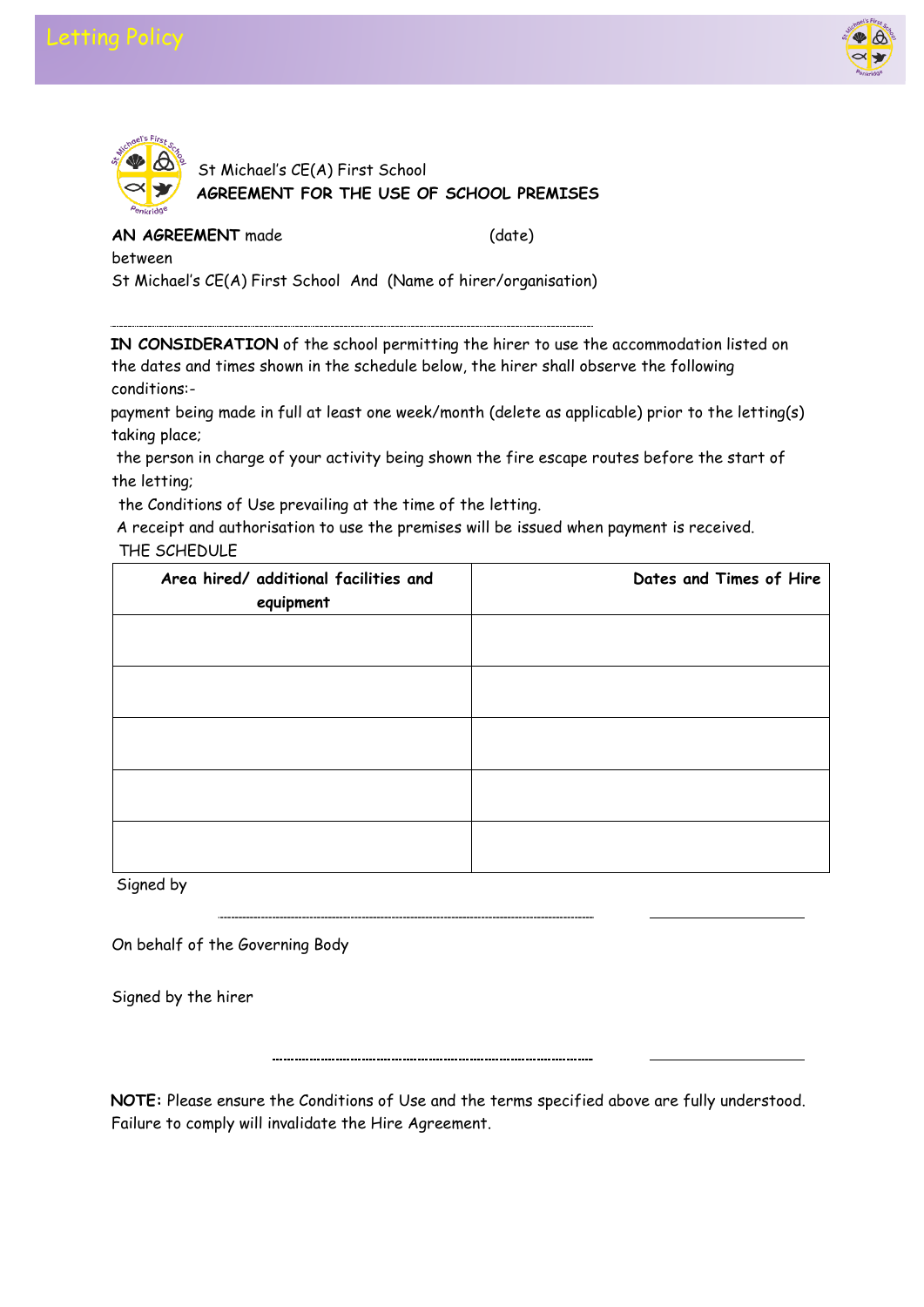





**APPLICATION FOR HIRE OF SCHOOL** 

Address of Hirer

- 3. Daytime Telephone Number Evening Telephone Number
- 4. Details of requirements: Room and area to be hired (tick relevant columns)

| Hall                         | Playground | Classroom<br>Room | Additional<br>facilities |  |
|------------------------------|------------|-------------------|--------------------------|--|
|                              |            |                   |                          |  |
| Start time:                  |            |                   |                          |  |
| End time:                    |            |                   |                          |  |
| Number of<br>Lettings        |            |                   |                          |  |
| <b>Numbers</b><br>attending: |            |                   |                          |  |

I hereby make application for the hire of the accommodation and facilities stated above and agree to abide by the Conditions of Use specified in the attached documentation.

\*Public liability insurance is being provided by the County Council's Third Party Hirer's Insurance Policy I can confirm that I have read the Summary of Cover and fully understand the insurance being provided including the policy conditions and exclusions which apply.

\*Public liability insurance is not being provided by the County Council's Third Party Hirer's Insurance Policy and I can confirm that I have arranged Public Liability Insurance in the name of the individual / organisation hiring the school premises for a limit of indemnity of at least £2,000,000.

Signature of Applicant: .........................................................................................................

|--|--|--|--|

**NOTE**: The giving of false information on this Application for Hire Form may lead to the cancellation of the booking without notice.